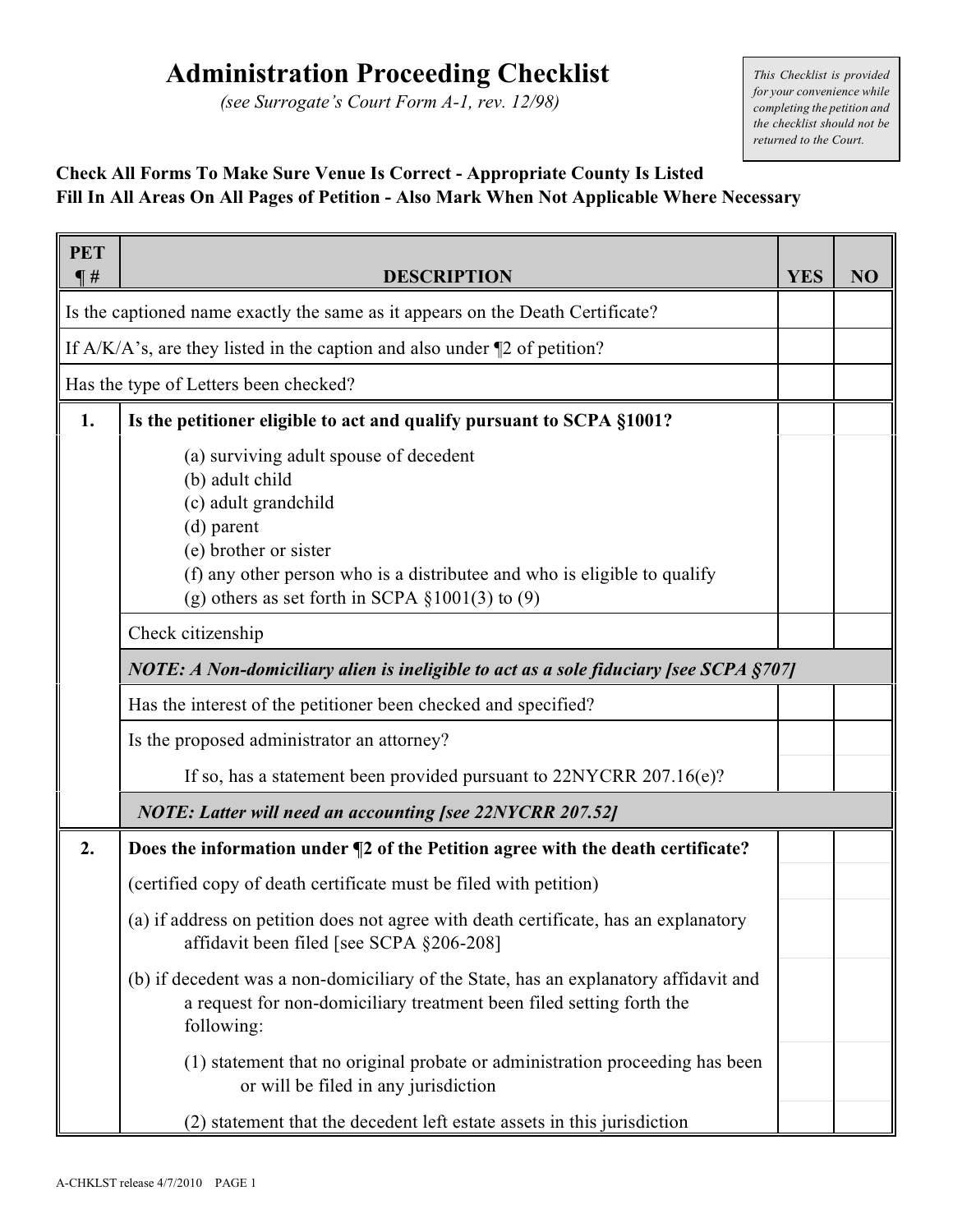| <b>PET</b><br>$\P#$ | <b>DESCRIPTION</b>                                                                                                                                                                                                                                                                                                                                                                                                                                                                                                                                                                       | <b>YES</b> | NO |  |
|---------------------|------------------------------------------------------------------------------------------------------------------------------------------------------------------------------------------------------------------------------------------------------------------------------------------------------------------------------------------------------------------------------------------------------------------------------------------------------------------------------------------------------------------------------------------------------------------------------------------|------------|----|--|
| 2.<br>cont.         | (3) statement listing the distributees in the domiciliary jurisdiction or that they are<br>the same as under New York State Law                                                                                                                                                                                                                                                                                                                                                                                                                                                          |            |    |  |
| 3.                  | Has everything been answered?                                                                                                                                                                                                                                                                                                                                                                                                                                                                                                                                                            |            |    |  |
|                     | (a) $\&$ (b) is all property in decedent's name alone?<br>do not include: jointly held property with right of survivorship; property<br>held in trust for another; assets that have a named beneficiary                                                                                                                                                                                                                                                                                                                                                                                  |            |    |  |
|                     | (c) estimated rent for 18 months has to be included; this amount needs to be<br>considered in determining whether a bond is required and if so, the amount of the<br>bond                                                                                                                                                                                                                                                                                                                                                                                                                |            |    |  |
|                     | (d) if there is a pending or contemplated cause of action on behalf of the decedent,<br>has all information requested in petition been provided?                                                                                                                                                                                                                                                                                                                                                                                                                                         |            |    |  |
|                     | (e) has it been checked, if so, is information provided under \[7 of Petition?                                                                                                                                                                                                                                                                                                                                                                                                                                                                                                           |            |    |  |
| 4.                  | This paragraph states that a diligent search has been made to find a will.                                                                                                                                                                                                                                                                                                                                                                                                                                                                                                               |            |    |  |
| 5.                  | Were the court's records searched for a will for safekeeping or an estate/file<br>previously opened? [See SCPA §2507 and §2508]                                                                                                                                                                                                                                                                                                                                                                                                                                                          |            |    |  |
| 6.                  | NOTE: Distributee: Any person entitled to take or share in property under EPTL §4-1.1 and 4-1.2.<br>(SUBMIT A FAMILY TREE IF REQUIRED BY THE COURT.)                                                                                                                                                                                                                                                                                                                                                                                                                                     |            |    |  |
|                     | Has the number of survivors been listed?                                                                                                                                                                                                                                                                                                                                                                                                                                                                                                                                                 |            |    |  |
|                     | Has "NO" been inserted in all prior classes?                                                                                                                                                                                                                                                                                                                                                                                                                                                                                                                                             |            |    |  |
|                     | Has an "X" been inserted in all subsequent classes?                                                                                                                                                                                                                                                                                                                                                                                                                                                                                                                                      |            |    |  |
|                     | NOTE: If alleged that the decedent was survived by no distributee or only one distributee or where<br>the relationship of distributees to the decedent is grandparents, aunts, uncles, first cousins or first<br>cousins once removed, has an Affidavit of Heirship been submitted - see Court Rules 207.16(c).<br>NOTE: If there are any deceased distributees, provide a copy of the death certificate or provide the<br>date of death.                                                                                                                                                |            |    |  |
| 7a.                 | Are all distributees or other necessary parties who are of full age and under no<br>disability listed with required information? [see Court Rules §207.16(b)]                                                                                                                                                                                                                                                                                                                                                                                                                            |            |    |  |
|                     | Renunciation and Waiver: Renunciation of letters of administration and waiver of<br>process may be submitted from any adult, competent person who has a prior<br>or equal right to letters of administration and must consent to the granting of<br>all relief in the "wherefore clause" of the petition. Waivers must be signed<br>and acknowledged. If letters of administration are to be granted to a<br>designee, the name of such designee must be inserted. (Form A-8 to be used<br>by individuals and Form A-9 from a Corporation [example: funeral director<br>and creditors]). |            |    |  |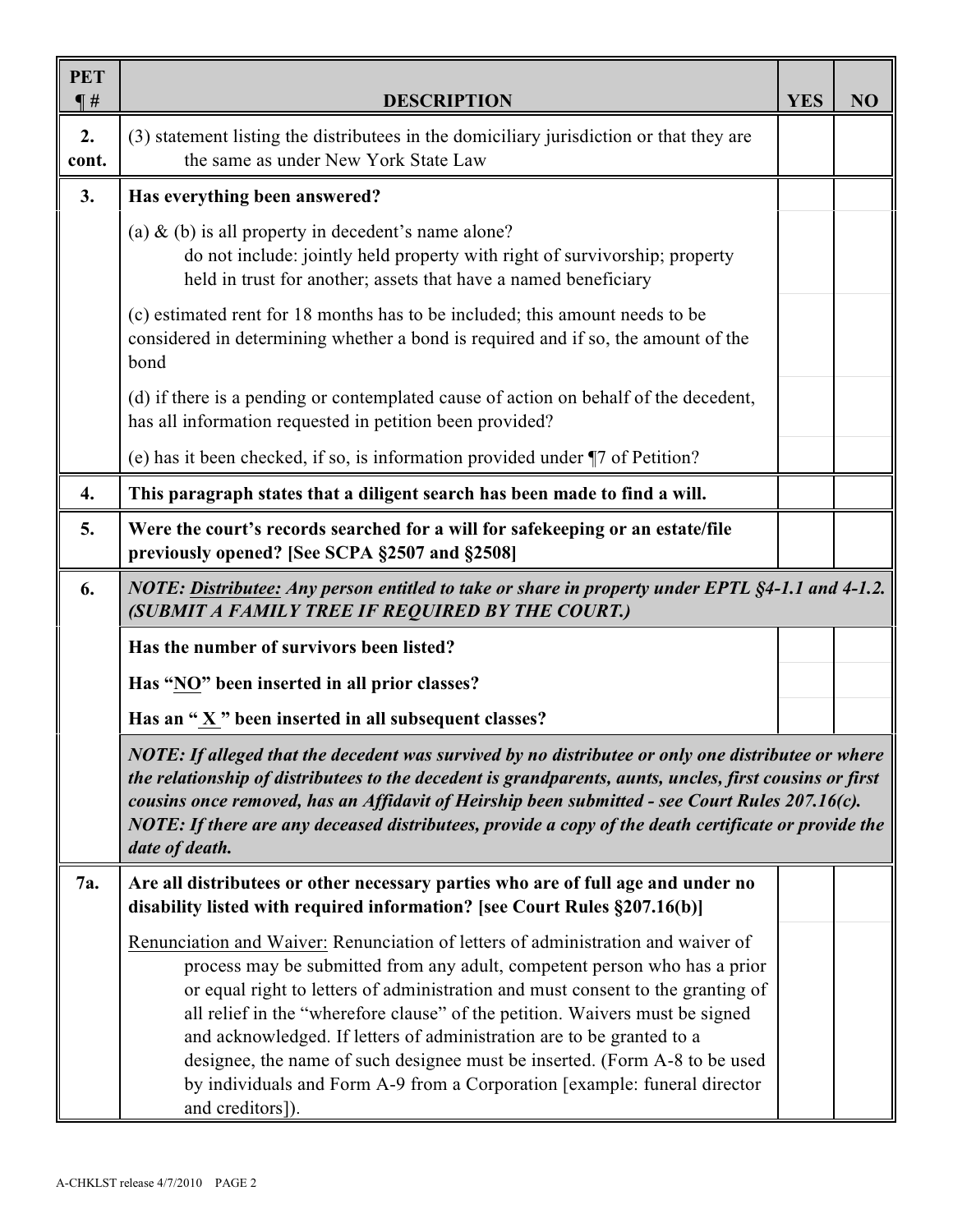| <b>PET</b><br>$\P$ # | <b>DESCRIPTION</b>                                                                                                                                                                                                                                                                                                                                                                                                                                               |  | NO |  |
|----------------------|------------------------------------------------------------------------------------------------------------------------------------------------------------------------------------------------------------------------------------------------------------------------------------------------------------------------------------------------------------------------------------------------------------------------------------------------------------------|--|----|--|
| 7a.<br>cont.         | If non-marital or adopted-out person, has Schedule A and/or B been attached to<br><b>Petition?</b>                                                                                                                                                                                                                                                                                                                                                               |  |    |  |
|                      | Notice of Application for Letters of Administration: This notice (Form A-3) must<br>be given to all those listed in the petition who have a right to letters inferior<br>to that of the nominated administrator, or persons who share in the<br>decedent's estate as distributees, but are not eligible to receive letters. If any<br>of these have waived, notice to them is not required. An original affidavit of<br>mailing must accompany the filed notice. |  |    |  |
|                      | NOTE: ALL INTERESTED PARTIES MUST CONSENT THAT BOND BE DISPENSED WITH OR<br>FILING OF BOND WILL BE REQUIRED.                                                                                                                                                                                                                                                                                                                                                     |  |    |  |
| 7b.                  | Same as 7a above but are persons under disability                                                                                                                                                                                                                                                                                                                                                                                                                |  |    |  |
|                      | Are infants and persons under disability listed with required information?                                                                                                                                                                                                                                                                                                                                                                                       |  |    |  |
|                      | Are Schedules A, B, C and/or D attached?                                                                                                                                                                                                                                                                                                                                                                                                                         |  |    |  |
|                      | <b>NOTE: FOR INFANTS (Attach copy of birth certificate if required by court)</b>                                                                                                                                                                                                                                                                                                                                                                                 |  |    |  |
|                      | NOTE: IF THERE IS A COURT-APPOINTED GUARDIAN (FIDUCIARY) SUBMIT PROOF<br>OF APPOINTMENT.                                                                                                                                                                                                                                                                                                                                                                         |  |    |  |
|                      | <b>NOTE: IF THERE ARE UNKNOWNS, the following proof has to be submitted:</b><br>affidavit showing that diligent efforts have been made to locate unknown distributees or<br>distributee whose whereabouts are unknown [see Court Rules §207.16(d)]                                                                                                                                                                                                               |  |    |  |
|                      | "DILIGENT SEARCH" requires extensive research, e.g.:<br>cemetery and marriage records; telephone books, conversation with other distributees,<br>neighbors, etc.; records of varied Surrogate's Courts; military records; Bureau of<br><b>Immigration &amp; Naturalization; Social Security Administration; Bureau of Vital Statistics;</b><br>Department of Motor Vehicles; Bureau of the Census; City directories, Internet                                    |  |    |  |
|                      | <b>NOTE: PURSUANT TO SCPA §1003(4)</b><br>Jurisdiction over unknown distributees or distributees whose whereabouts are not known<br>need not be secured prior to the issuance of letters, but is required by publication of<br>citation in the accounting proceeding. The Decree granting Administration must so state.                                                                                                                                          |  |    |  |
| 8.                   | Make sure outstanding debts or funeral expenses are listed (attach copy of<br>funeral bill if paid). If no outstanding expenses, so state. If outstanding<br>expenses, use Form A-9.                                                                                                                                                                                                                                                                             |  |    |  |
| 9.                   | Under WHEREFORE Clause: has all relief requested been checked and<br>completed?                                                                                                                                                                                                                                                                                                                                                                                  |  |    |  |
|                      | Is petition dated, signed, verified, properly notarized (including proper jurat<br>and expiration date of notary's commission)?                                                                                                                                                                                                                                                                                                                                  |  |    |  |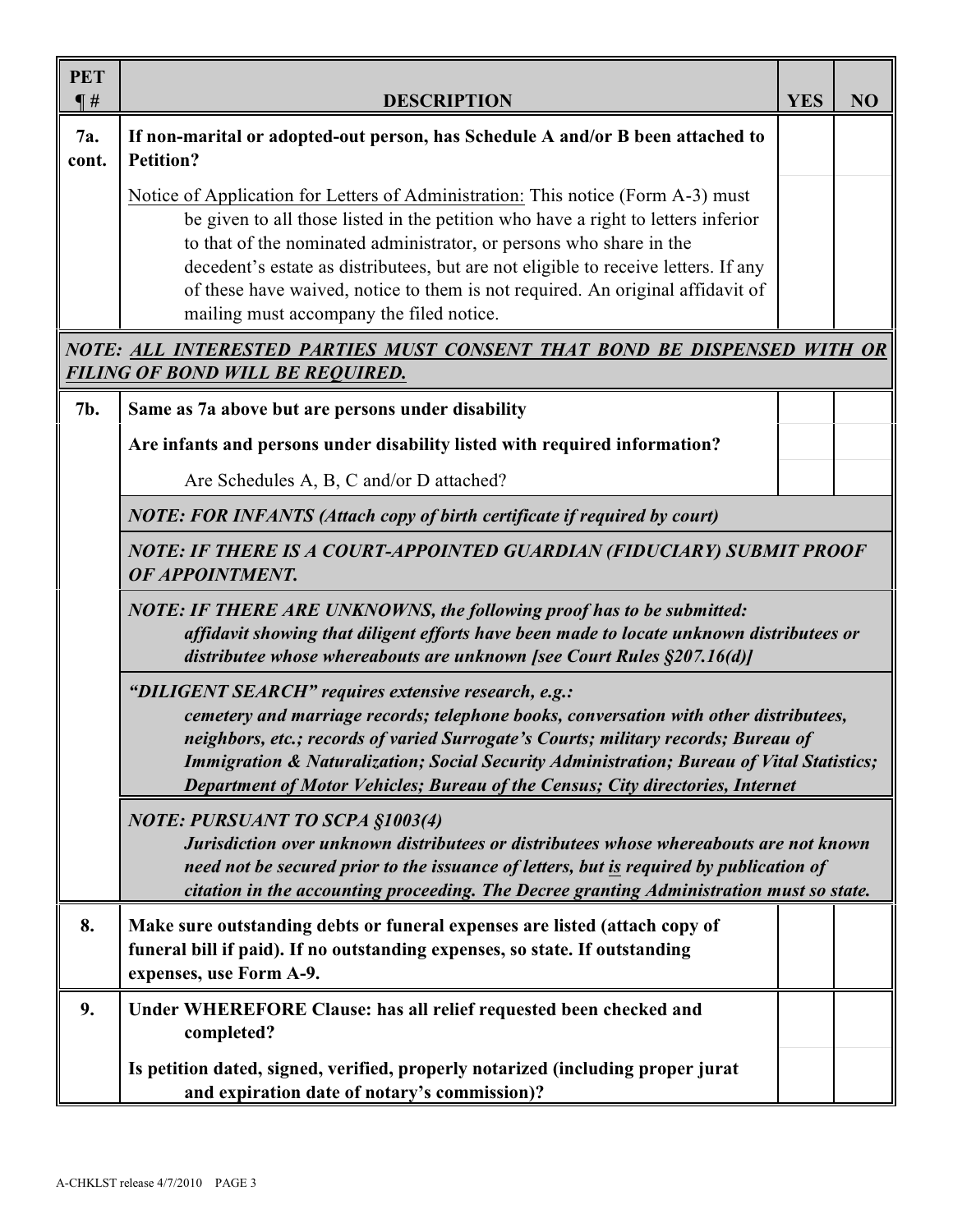| <b>PET</b><br>$\P$ #                                                                               | <b>DESCRIPTION</b>                                                                         | <b>YES</b> | NO |
|----------------------------------------------------------------------------------------------------|--------------------------------------------------------------------------------------------|------------|----|
| 9.                                                                                                 | Is Combined Verification, Oath and Designation signed?                                     |            |    |
| cont.                                                                                              | does it set forth proposed fiduciary's physical address?                                   |            |    |
|                                                                                                    | Is proposed fiduciary a bank? (submit a Consent and Designation)                           |            |    |
|                                                                                                    | Is attorney's name, address and phone number listed?                                       |            |    |
|                                                                                                    | Is Part 130 Certification completed by attorney or self-represented party?                 |            |    |
|                                                                                                    | if NOT, has a separate certification as to Part 130 signing requirements<br>been included? |            |    |
| If forms are computer generated, has a certification pursuant to Court Rules §207.4 been attached? |                                                                                            |            |    |

| <b>PARTIAL FEE SCHEDULE</b>                                                                                                              | <b>SCPA/EPTL§</b><br>or Rule # |
|------------------------------------------------------------------------------------------------------------------------------------------|--------------------------------|
| Have the proper fees been included with petition?                                                                                        | 2402                           |
| Fees per schedule; \$6.00 for each Certificate of Appointment.                                                                           |                                |
| Filing fee is based upon the values of the estate owned individually by the<br>decedent or payable to the Estate - see SCPA $\S 2402(8)$ |                                |
| 0 but under $10,000$<br>45.00<br><sup>S</sup>                                                                                            |                                |
| 10,000 but under 20,000<br>75.00                                                                                                         |                                |
| 20,000 but under 50,000<br>215.00                                                                                                        |                                |
| 50,000 but under 100,000<br>280.00                                                                                                       |                                |
| 100,000 but under 250,000<br>420.00                                                                                                      |                                |
| 250,000 but under 500,000<br>625.00                                                                                                      |                                |
| 500,000 and over<br>1,250.00                                                                                                             |                                |

|                             | <b>COMMENTS AND COURT NOTES</b>                                                                                    | Form<br><b>Number</b> | SCPA/EPTL§<br>or Rule $#$ |
|-----------------------------|--------------------------------------------------------------------------------------------------------------------|-----------------------|---------------------------|
| When<br>Permitted           | Whenever decedent dies without a Will, OR Will filed with<br>Court is not offered for Probate.                     |                       | 1001-1004                 |
| Forms<br>Always<br>Required | •Petition for Administration<br>•Oath and Designation<br>•Death Certificate                                        | $A-1$<br>$A-1$        | 1402<br>207.15(b)         |
|                             | •Copy of paid funeral bill or Waiver from funeral director<br>•Self-addressed stamped envelope (if court requires) | $A-9$                 |                           |